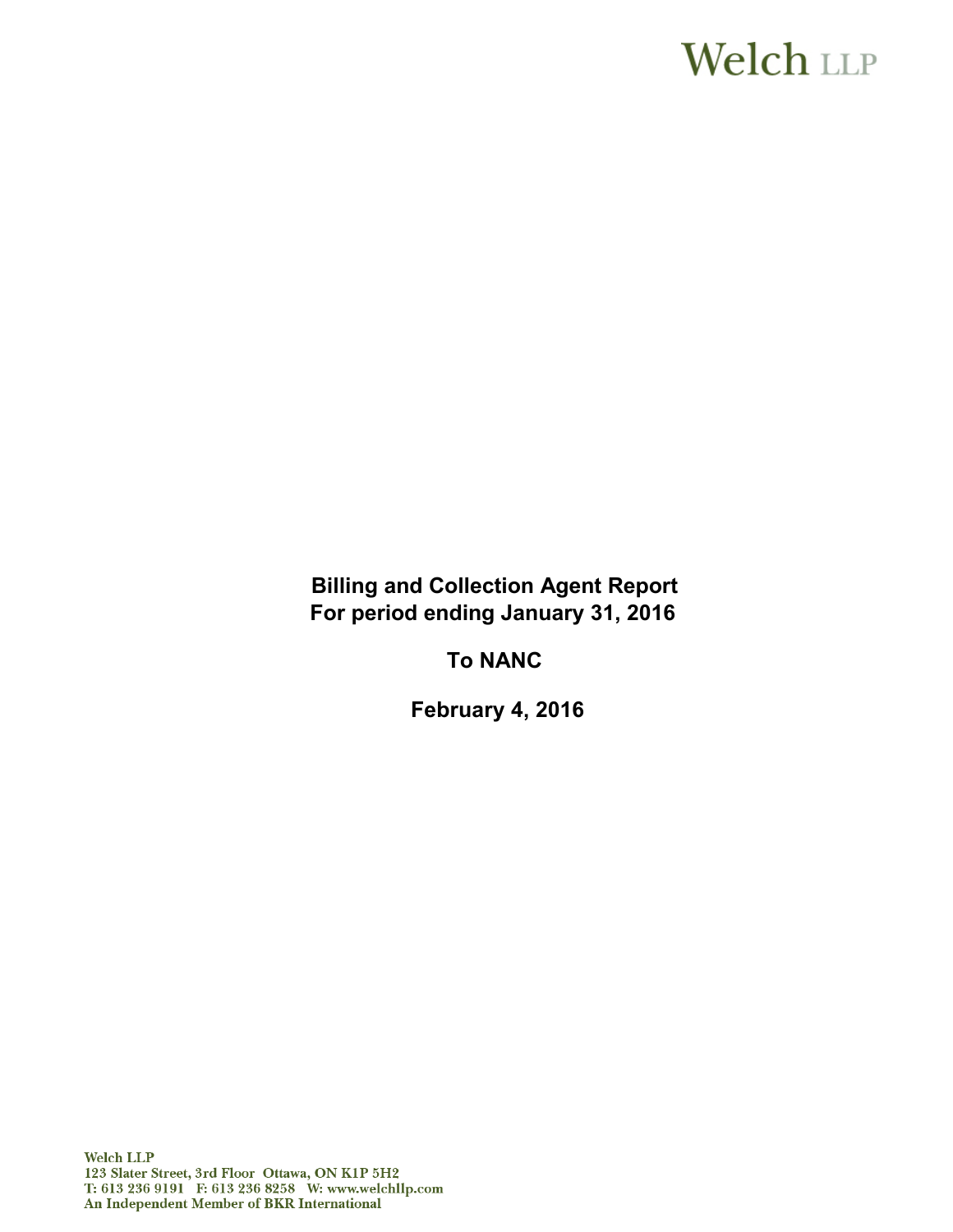### **NANPA FUND STATEMENT OF FINANCIAL POSITION JANUARY 31, 2016**

| <b>Assets</b><br>Cash Balance in bank account                                                                                                    |                                   | \$ | 3,587,973  |
|--------------------------------------------------------------------------------------------------------------------------------------------------|-----------------------------------|----|------------|
| Receivable from US Carriers<br>Receivable from Canada<br>Receivable from Caribbean countries<br>Receivables forwarded to Treasury for collection | 222,500<br>8,929<br>536<br>60,189 |    |            |
| Allowance for uncollectible accounts                                                                                                             | (91,900)                          |    | 200,254    |
| <b>Total assets</b>                                                                                                                              |                                   |    | 3,788,227  |
| <b>Less:</b> Accrued liabilities (see below for makeup)                                                                                          |                                   |    | (524, 226) |
| <b>Fund balance</b>                                                                                                                              |                                   | S  | 3,264,001  |
| <b>Makeup of Accrued Liabilities</b>                                                                                                             |                                   |    |            |
| <b>Welch LLP</b>                                                                                                                                 | 28,336                            |    |            |
| EY Audit                                                                                                                                         | 45,200<br>264,343                 |    |            |
|                                                                                                                                                  |                                   |    |            |
| <b>NEUSTAR Pooling 1K Block</b><br><b>NEUSTAR NANP Administration</b>                                                                            | 181,497                           |    |            |
| Data Collection Agent - USAC                                                                                                                     | 4,850                             |    |            |

**\*\*\*\*\*\*\*\*\*\*\*\*\*\*\*\*\*\*\*\*\*\*\*\*\*\*\*\*\*\*\*\*\*\*\*\*\*\*\*\*\*\*\*\*\*\*\*\*\*\*\*\*\*\*\*\*\*\*\*\*\*\*\*\*\*\*\*\*\*\*\*\*\*\*\*\*\***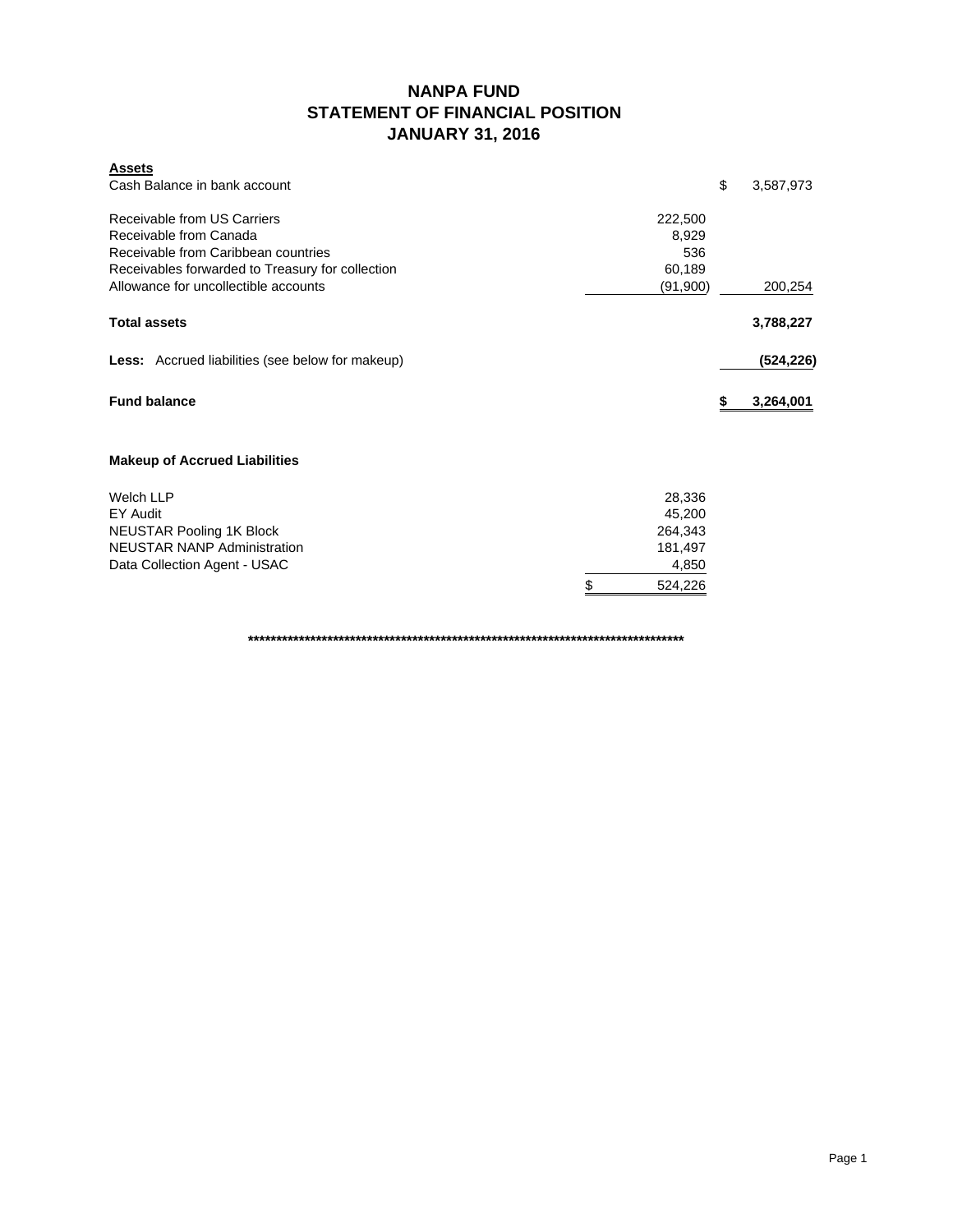#### **NANPA FUND FORECASTED STATEMENT OF CHANGES IN FUND BALANCE JULY 2015 TO SEPTEMBER 2016**

|                                                |            | Actual               |                      |                      |                      |                      |                      |                      | <b>Budget</b>        |                           |                      |                           |                      |                     |                    |                   |                   |                   | <b>Variance between</b><br>forecasted results |
|------------------------------------------------|------------|----------------------|----------------------|----------------------|----------------------|----------------------|----------------------|----------------------|----------------------|---------------------------|----------------------|---------------------------|----------------------|---------------------|--------------------|-------------------|-------------------|-------------------|-----------------------------------------------|
|                                                |            | <b>Jul-15</b>        | Aug-15               | Sep-15               | Oct-15               | <b>Nov-15</b>        | <b>Dec-15</b>        | <b>Jan-16</b>        | Feb-16               | Mar-16                    | Apr-16               | Mav-16                    | <b>Jun-16</b>        | <b>Jul-16</b>       | Aug-16             | Sep-16            | <b>Total</b>      | <b>Budget</b>     | and budget at Sept<br>30/16                   |
| Revenue<br><b>International Contributions</b>  |            |                      |                      |                      |                      |                      |                      |                      |                      |                           |                      |                           |                      |                     |                    |                   |                   |                   |                                               |
| Canada<br>Caribbean countries                  | (1)<br>(1) | 17,860<br>27,943     | 8,930<br>$\sim$ $-$  | 8,930<br>$\sim$ $-$  | 8,930<br>$\sim$      | 8,930<br>$\sim$      | 8,930                | 8,930<br>$\sim$      | 8,929<br>$\sim$      | 8,929<br>$\sim$ 100 $\mu$ | 8,929<br>$\sim$      | 8,929<br>$\sim$ 100 $\mu$ | 8,929<br>$\sim$ $-$  | 8,929<br>$\sim$ $-$ | 8,929<br>$\sim$    | $\sim$            | 133,943<br>27,943 | 133,943<br>27,943 |                                               |
| <b>Total International Contributions</b>       |            | 45,803               | 8,930                | 8,930                | 8,930                | 8,930                | 8,930                | 8,930                | 8,929                | 8,929                     | 8,929                | 8,929                     | 8,929                | 8,929               | 8,929              | $\sim$            | 161,886           | 161,886           |                                               |
| Domestic Contributions - US carriers           | (1)        | 4,038,482            | 201,264              | 217,020              | 201,871              | 199,904              | 198,150              | 200,430              | 204,024              | 204,024                   | 204,024              | 204,024                   | 204,024              | 204,024             | 204,024            |                   | 6,685,289         | 6,653,548         | 31,741                                        |
| Late filing fees for Form 499A                 | (2)        | 28,900)              | 12,300               | 33,600               | 1,600)               | 3,100)               | 18,020)              | 24,320               |                      |                           |                      |                           |                      |                     |                    | 90,700            | 84,700            | 80,000            | 4,700                                         |
| Interest income                                | (3)        | 350                  | 660                  | 623                  | 401                  | 396                  | 411                  | 503                  | 417                  | 417                       | 417                  | 416                       | 416                  | 416                 | 416                | 416               | 6,675             | 6,250             | 425                                           |
| <b>Total revenue</b>                           |            | 4.055.735            | 198,554              | 260.173              | 209,602              | 206,130              | 189.471              | 234.183              | 213,370              | 213,370                   | 213,370              | 213,369                   | 213,369              | 213,369             | 213,369            | 91.116            | 6.938,550         | 6.901.684         | 36,866                                        |
| <b>Expenses</b><br><b>NANPA Administration</b> | (4)        | 181,724              | 183,408              | 182,926              | 182,999              | 181,497              | 184,095              | 181,497              | 185,137              | 185,137                   | 185,137              | 185,137                   | 185,137              | 185,137             | 185,137            | 185,137           | 2,759,242         | 2,777,061         | (17, 819)                                     |
| 1K Block Pooling                               | (5)        | 253,919              | 266,971              | 270,119              | 268,620              | 264,362              | 266,061              | 264,343              | 265,240              | 265,240                   | 265,240              | 265,240                   | 265,240              | 265,240             | 265,240            | 265,240           | 3,976,315         | 3,978,606         | (2, 291)                                      |
| <b>Billing and Collection</b>                  |            |                      |                      |                      |                      |                      |                      |                      |                      |                           |                      |                           |                      |                     |                    |                   |                   |                   |                                               |
| Welch LLP<br>Data Collection Agent             | (6)<br>(7) | 28,336<br>4,935      | 28,336<br>4,935      | 28,336<br>4,952      | 28,336<br>4,935      | 28,336<br>4,935      | 28,336<br>4,935      | 28,336<br>7,115      | 28,336<br>4,850      | 28,336<br>4,850           | 28,336<br>4,850      | 28,336<br>4.850           | 28,336<br>4,850      | 28,336<br>4,850     | 28,336<br>4,850    | 28,336<br>4.850   | 425,040<br>75,542 | 425,040<br>72,750 | 2,792                                         |
| <b>Annual Operations Audit</b>                 | (8)        | $\sim$ $-$           | $\sim$               | 45,200               | $\sim$ $-$           | $\sim$ $-$           | $\sim$               | $\sim$ $-$           | $\sim$               | $\sim$ $-$                | $\sim$               |                           | $\sim$               | $\overline{a}$      |                    | $\sim$            | 45,200            | 46,000            | (800)                                         |
| <b>Bank Charges</b>                            | (9)        | 2.407                | 6,727                | 4,248                | 3.375                | 2,912                | 3.055                | 2,645                | 3.167                | 3.167                     | 3.167                | 3.166                     | 3.166                | 3.166               | 3.166              | 3.166             | 50,700            | 47,500            | 3,200                                         |
| Carrier Audits                                 | (10)       | $\overline{a}$       | $\sim$               | $\sim$               | $\sim$               | $\sim$               | $\sim$               |                      |                      | 375,000                   |                      |                           |                      |                     |                    | $\sim$            | 375,000           | 375,000           |                                               |
| Bad debt expense                               | (11)       | 18.975)              | 56,368)              | 68,512               | 4,795)               | 209)                 | 38,377)              | 16,897               | 2,667                | 2,667                     | 2,667                | 2,666                     | 2,666                | 2,666               | 2,666              | 2,666             | 11,984)           | 40,000            | (51, 984)                                     |
| <b>Total expenses</b>                          |            | 452.346              | 434,009              | 604,293              | 483,470              | 481,833              | 448,105              | 500,833              | 489,397              | 864,397                   | 489,397              | 489,395                   | 489,395              | 489,395             | 489,395            | 489,395           | 7,695,055         | 7,761,957         | (66, 902)                                     |
| Net revenue (expenses)                         |            | 3,603,389            | 235,455)             | 344,120)             | 273,868)             | 275,703)             | 258,634)             | 266,650)             | 276,027)             | 651,027)                  | 276,027)             | 276,026)                  | 276,026)             | 276,026)            | 276,026)           | 398,279)          | 756,505)          | 860,273)          | 103,768                                       |
| <b>Opening fund balance</b>                    |            | 1,315,042            | 4,918,431            | 4.682.976            | 4.338.856            | 4.064.988            | 3,789,285            | 3,530,651            | 3.264.001            | 2,987,974                 | 2,336,947            | 2,060,920                 | 1,784,894            | 1,508,868           | 1,232,842          | 956,816           | 1,315,042         | 1,360,273         | (45, 231)                                     |
| <b>Closing fund balance</b>                    |            | 4,918,431            | 4,682,976            | 4.338.856            | 4,064,988            | 3,789,285            | 3,530,651            | 3,264,001            | 2,987,974            | 2,336,947                 | 2,060,920            | 1,784,894                 | 1,508,868            | 1,232,842           | 956.816            | 558,537           | 558,537           | 500.000           | 58,537                                        |
| Fund balance makeup:                           |            |                      |                      |                      |                      |                      |                      |                      |                      |                           |                      |                           |                      |                     |                    |                   |                   |                   |                                               |
| Contingency<br>Surplus                         |            | 500,000<br>4.418.431 | 500,000<br>4.182.976 | 500,000<br>3.838.856 | 500,000<br>3.564.988 | 500,000<br>3.289.285 | 500,000<br>3.030.651 | 500,000<br>2.764.001 | 500,000<br>2.487.974 | 500,000<br>1.836.947      | 500,000<br>1.560.920 | 500,000<br>1.284.894      | 500,000<br>1.008.868 | 500,000<br>732.842  | 500,000<br>456,816 | 500,000<br>58.537 | 500,000<br>58,537 | 500,000           |                                               |
|                                                |            | 4.918.431            | 4.682.976            | 4.338.856            | 4.064.988            | 3.789.285            | 3.530.651            | 3.264.001            | 2.987.974            | 2.336.947                 | 2.060.920            | 1.784.894                 | 1.508.868            | 1.232.842           | 956,816            | 558.537           | 558,537           | 500,000           |                                               |

**(1)** The US carrier contributions for the period from July 2015 to September 2016 and the International contributions are based upon actual billings.

(2) These fees represent the \$100 late filing fee charged to those companies that do not file the Form 499A by the due date.

**(3)** Interest income projections are estimates

**(4)** The cost for NANP Administration is based on the contract awarded in 2013. The contract expires in July 2017.

(5) The cost for 1K Block Pooling Administration is based on a four-year contract expiring July 14, 2017 with a six-month transition period to January 14, 2018.

**(6)** The cost of B&C Agent is based on the interim contract with Welch LLP in force until June 30, 2016.

**(7)** The expense for the Data Collection Agent is based on an estimate of costs by USAC for the 2015 calendar year.

**(8)** The expense for the annual operations audit performed by Ernst & Young LLP is based on the quote given.

**(9)** Bank fees are an expense to the Fund.

**(10)** The budget allowed \$375,000 for carrier audits.

**(11)** The allowance covers all accounts considered potentially uncollectible at January 31, 2016.

**Assumptions: Reconciliation of forecast at September 30, 2016 to budget**

| Budgeted fund balance at September 30/16 - contingency                                                | 500,000   |
|-------------------------------------------------------------------------------------------------------|-----------|
| Decrease in fund balance between budget period (December 2014) and June 2015                          | (45, 231) |
| Additional billings over estimate from budget                                                         | 31.741    |
| Late filing fees (reversal) for Form 499A                                                             | 4.700     |
| Underestimate of interest earned to date compared to budget                                           | 425       |
| NANP Admin - difference between budget and actual contract awarded due to variable travel costs       | 17,819    |
| NANP Admin - change orders issued                                                                     |           |
| Additional billings from B & C Agent due to renewal of contract                                       |           |
| Data Collection fees - Adjustment to actual from budget                                               | (2,792)   |
| Bad debts - Adjustment to actual from budget                                                          | 51,984    |
| IK Block Pooling - difference between budget and actual contract awarded due to variable travel costs | 2.291     |
| Pooling change orders                                                                                 |           |
| Carrier audits that will not be performed                                                             |           |
| Operations Audit - Adjustment to actual from budget                                                   | 800       |
| Bank fees - Adjustment to actual from budget                                                          | (3,200)   |
| Forecasted fund balance at September 30/16                                                            | 558.537   |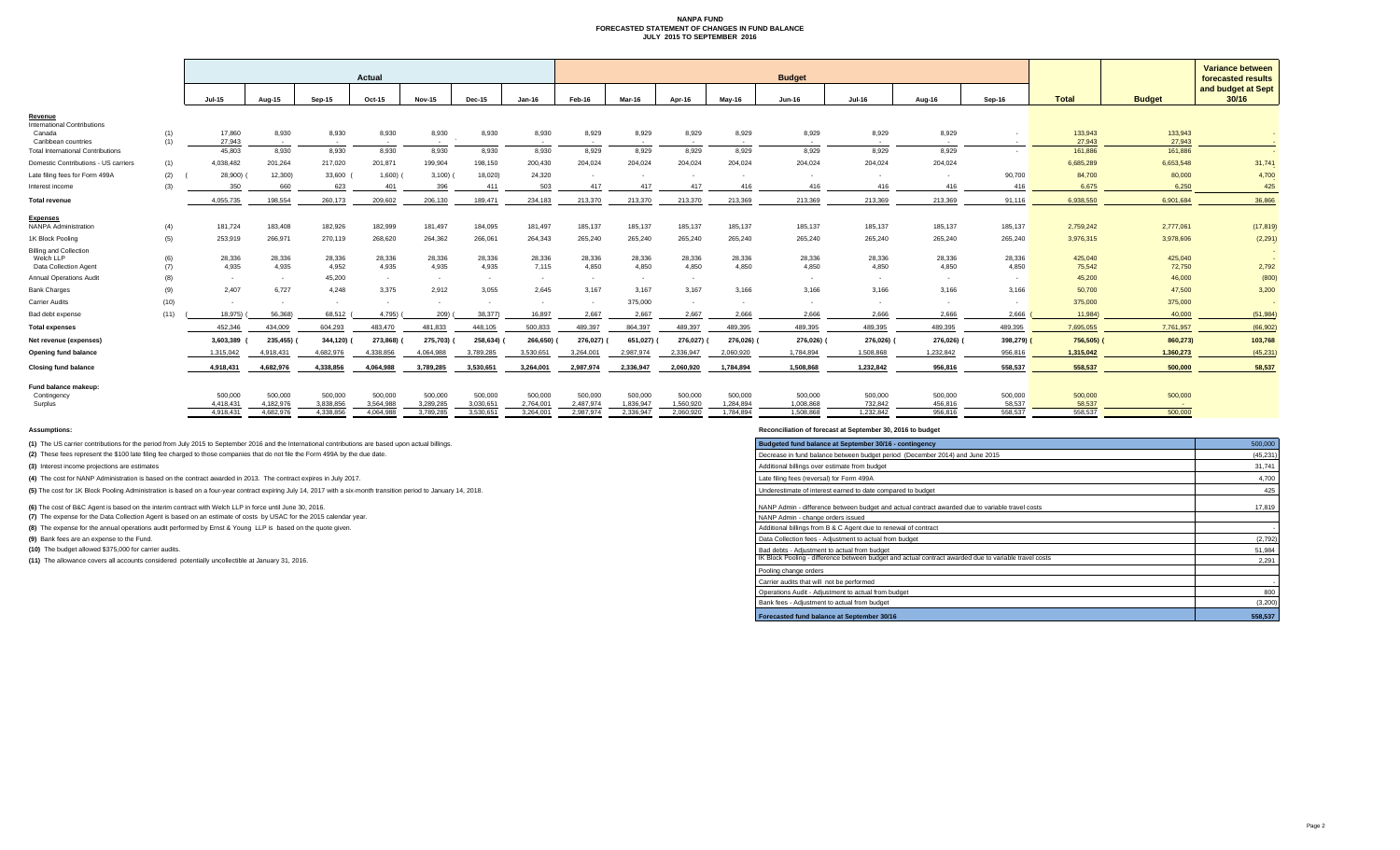#### **CURRENT AND FORECASTED LIABILITIES**

|                                                                                   |               |               | Current                  |          |               |         |         |         |          |  |
|-----------------------------------------------------------------------------------|---------------|---------------|--------------------------|----------|---------------|---------|---------|---------|----------|--|
|                                                                                   |               |               | Jan-16                   | $Feb-16$ | <b>Mar-16</b> | Apr-16  | May-16  | Jun-16  | $Jul-16$ |  |
| <b>NEUSTAR - NANPA Administration contract</b>                                    |               |               | 181,497                  | 185,137  | 185,137       | 185,137 | 185,137 | 185,137 | 185,137  |  |
| - Payment authorized by the FCC in January<br>December 2015                       | \$<br>184,095 |               |                          |          |               |         |         |         |          |  |
| - Authorization by the FCC has not been received for payment                      |               |               |                          |          |               |         |         |         |          |  |
| January 2016                                                                      |               | \$<br>181,497 |                          |          |               |         |         |         |          |  |
| <b>NEUSTAR - Block Pooling</b>                                                    |               |               | 264,343                  | 265,240  | 265,240       | 265,240 | 265,240 | 265,240 | 265,240  |  |
| - Payment authorized by the FCC in January<br>December 2015                       | \$<br>266,061 |               |                          |          |               |         |         |         |          |  |
| - Authorization by the FCC has not been received for payment<br>January 2016      |               | \$<br>264,343 |                          |          |               |         |         |         |          |  |
| Welch LLP - Billing & Collection Agent                                            |               |               | 28,336                   | 28,336   | 28,336        | 28,336  | 28,336  | 28,336  | 28,336   |  |
| - Payment authorized by the FCC in January                                        |               |               |                          |          |               |         |         |         |          |  |
| December 2015                                                                     | 28,336        |               |                          |          |               |         |         |         |          |  |
| - Authorization by the FCC has not been received for payment<br>January 2016      |               | \$<br>28,336  |                          |          |               |         |         |         |          |  |
| <b>USAC - Data Collection Agent</b><br>- Payment authorized by the FCC in January |               |               | 4,850                    | 4,850    | 4,850         | 4,850   | 4,850   | 4,850   | 4,850    |  |
| December 2015                                                                     | 7,115         |               |                          |          |               |         |         |         |          |  |
| - Authorization by the FCC has not been received for payment<br>Januar            |               | \$<br>4,850   |                          |          |               |         |         |         |          |  |
| <b>Carrier audits</b>                                                             |               |               | $\overline{\phantom{a}}$ |          | 375,000       |         |         |         |          |  |
| Ernst & Young LLP- Annual operations audit                                        |               |               | 45,200                   |          |               |         |         |         |          |  |
| <b>Bank Fees</b>                                                                  |               |               |                          | 3,167    | 3,167         | 3,167   | 3,166   | 3,166   | 3,166    |  |
| <b>Total</b>                                                                      |               |               | 524,226                  | 486,730  | 861,730       | 486,730 | 486,729 | 486,729 | 486,729  |  |